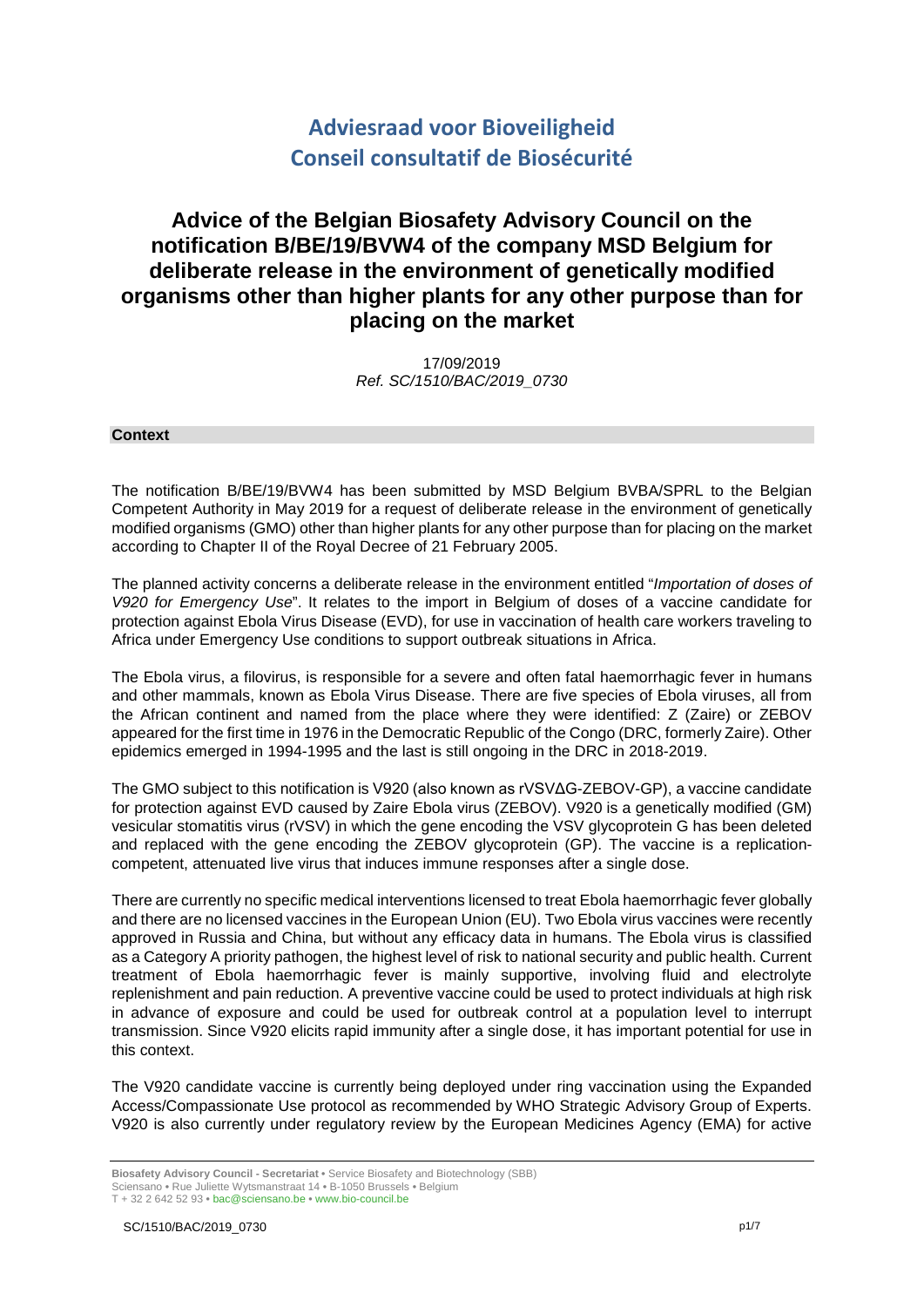immunization of at-risk individuals 18 years of age and older to protect against Zaire Ebola virus disease (Marketing Authorisation Application according to Regulation (EC) 726/2004 of the European Parliament and of the Council of 31 March 2004 laying down Community procedures for the authorisation and supervision of medicinal products for human and veterinary use and establishing a European Medicines Agency).

Awaiting authorization from EMA, Médecins Sans Frontières (MSF) requested to receive doses of V920 in Belgium to support vaccination of local health care workers to be deployed in the DRC, where an outbreak of Ebola virus disease is currently ongoing. MSD plans to ship V920 doses from the United States to a reference hospital in Brussels where the vaccination will take place.

About five health care workers should be vaccinated per week, each receiving a 1 mL dose containing ≥ 72 million plaque-forming units (pfu) of V920. After the vaccination, the patient should stay for 30 minutes under surveillance and then leave the reference hospital without quarantine measures. The health care workers will then be deployed to the field in an epidemic zone, sometimes already within 48 hours of vaccination.

The national territory is considered as the potential release area of V920 in the context of the current request of deliberate release in the environment of a GMO.

The dossier has been officially acknowledged by the Competent Authority on 20 June 2019 and forwarded to the Biosafety Advisory Council (BAC) for advice.

Within the framework of the evaluation procedure, the BAC, under the supervision of a coordinator and with the assistance of its Secretariat, contacted experts to evaluate the dossier. Two experts from the common list of experts drawn up by the BAC and the Service Biosafety and Biotechnology (SBB) of Sciensano answered positively to this request. The SBB also took part in the evaluation of the dossier. The experts and the SBB assessed whether the information provided in the notification was sufficient and accurate in order to state that the deliberate release of the GMO would not raise any problems for the environment, animal health or human health (people coming in contact with the treated patient and/or with the GMO) in the context of its intended use. See Annex I for an overview of all the comments from the experts.

According to the above-mentioned Royal Decree of 21 February 2005, the notifier should deliver to the SBB (Sciensano) control samples and relevant scientific information to allow detection of the GMO in case of inspection or accidental release to the environment. Manufacturing of V920 vaccine drug substance and underpinning know-how are considered Dual-Use technology and are subject to Export Administration Regulations by the United States Bureau of Industry and Security (BIS), which requires licenses to export samples and technology to countries outside of the United States. Due to these special restrictions, shipment of reference standards and sharing sequence information to support method transfer is under the remit of the BIS License, and an updated BIS License listing Sciensano as an end-user would have been needed with a formal written acknowledgment of the conditions for export of V920 technology. In view of these restrictions the Belgian Competent Authority agreed on the principle of an alternative approach, where an independent laboratory would support testing of biological samples according to a quantitative Real-time Reverse Transcription Polymerase Chain Reaction Assay (qRT-PCR).

The scientific evaluation of the dossier has been performed considering the following legislation:

- Annex II (principles for the risk assessment) and Annex III (information required in notifications) of the Royal Decree of 21 February 2005.

- Commission Decision 2002/623/EC of 24 July 2002 establishing guidance notes supplementing Annex II to Directive 2001/18/EC.

The pure medical aspects concerning the efficacy of the vaccine candidate and its safety for the treated patient, as well as aspects related to social, economic or ethical considerations, are outside the scope of this evaluation.

On 22 July 2019, based on a list of questions prepared by the BAC, the Competent Authority requested the notifier to provide additional information about the notification. The answers from the notifier to these

T + 32 2 642 52 93 **•** bac@sciensano.be **•** www.bio-council.be

**Biosafety Advisory Council - Secretariat •** Service Biosafety and Biotechnology (SBB) Sciensano **•** Rue Juliette Wytsmanstraat 14 **•** B-1050 Brussels **•** Belgium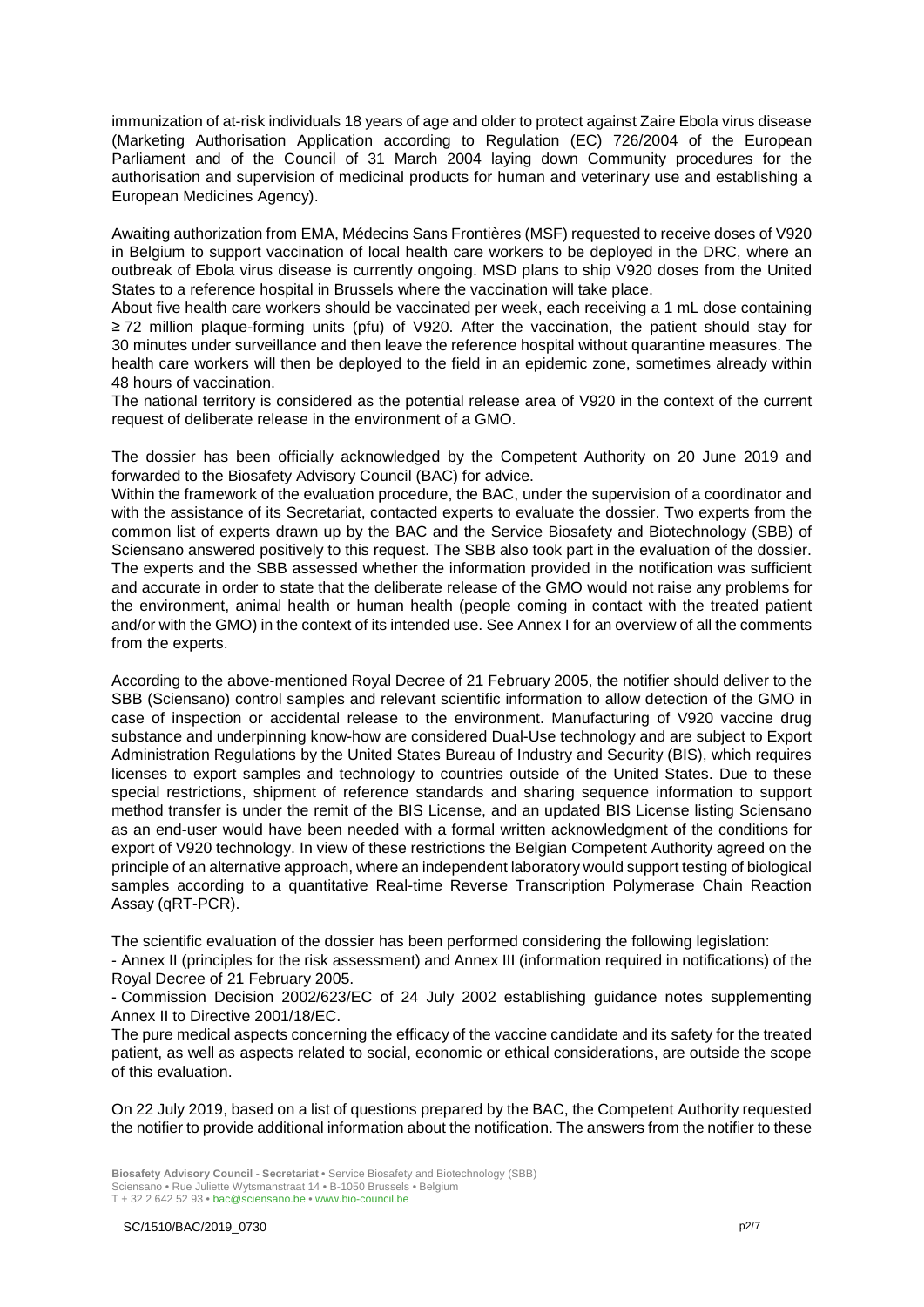questions were received by the Competent Authority on 27 August 2019 and transmitted to the secretariat of the BAC on the same day. This complementary information was reviewed by the coordinator and the experts, and was considered for the preparation of this advice.

In parallel to the scientific evaluation of the notification, the Competent Authority also made the dossier available on its website for the one-month public consultation foreseen in the above-mentioned Royal Decree. The Competent Authority received eight comments from the public, none of them related to biosafety issues.

## **Summary of the scientific evaluation**

## **1. The characteristics of the donor, the recipient or parental organism**

The recipient organism is a vesicular stomatitis virus (VSV), a single-stranded negative sense RNA virus, belonging to the family *Rhabdoviridae*, genus *Vesiculovirus*. Wild-type VSV (wt-VSV) causes significant disease in pigs, cattle, and horses. Additionally, wt-VSV also circulates in bats. The VSVrelated disease is limited to the Americas; Europe is not an endemic area for VSV. Occupational exposure to wt-VSV or lab-adapted VSV strains (veterinarians, lab workers, agricultural workers) is known.

The donor organism is the species *Zaire ebolavirus* (ZEBOV), a filamentous virus containing a singlestrand of non-segmented, negative-sense viral genomic RNA. The EBOV glycoprotein (GP) is the only virally expressed protein on the virion surface and is critical for attachment to host cells and catalysis of membrane fusion. EBOV GP is not cytotoxic when expressed constitutively at a moderate level.

The donor, recipient and parental organisms were found to be adequately described in the dossier.

## **2. Information related to the characteristics of the GMO and the medication**

V920 comprises a single rVSV isolate (11481 nt, strain Indiana) in which the gene of the VSV envelope glycoprotein (VSV-G) has been deleted and replaced with the ZEBOV (Kikwit 1995 strain) envelope glycoprotein (GP) gene. V920 was constructed using a reverse genetics system based on five plasmids. Besides replacement of the VSV-G by the ZEBOV-GP no additional sequences were added to the V920 genome.

Upon request of the BAC the notifier provided the sequence of the full rVSVΔG-ZEBOV-GP genome as well as the predicted location and amino acid sequence of the Ebolavirus glycoprotein. It also provided clarification about the criteria on which the clone that was selected for premaster virus production was chosen, based on its nucleotide sequence.

RNA-viruses are known to have a high error rate during replication. The notifier provided additional information on the type of single nucleotide substitutions variants, including four type of variants located in the ZEBOV-GP, observed across three successive viral passages and in a viral passage with varying multiplicity of infection (MOI). Data indicate that the frequency of single nucleotide substitutions is not exceeding 12% in the viral passaging and not exceeding 15,2% in the MOI study. The notifier argued that the frequency of variants in vaccine production is low and that there are no specific modifications to either GP nor the VSV backbone that are responsible for attenuation where a single mutation would have caused a reversion to wild-type VSV or impacted tropism or viral replication.

The BAC agrees with these conclusions but would like to point out that the possible impact of the minor variants on tropism or function of the vaccine cannot be fully reliably predicted on the basis of the provided data.

**Biosafety Advisory Council - Secretariat •** Service Biosafety and Biotechnology (SBB) Sciensano **•** Rue Juliette Wytsmanstraat 14 **•** B-1050 Brussels **•** Belgium T + 32 2 642 52 93 **•** bac@sciensano.be **•** www.bio-council.be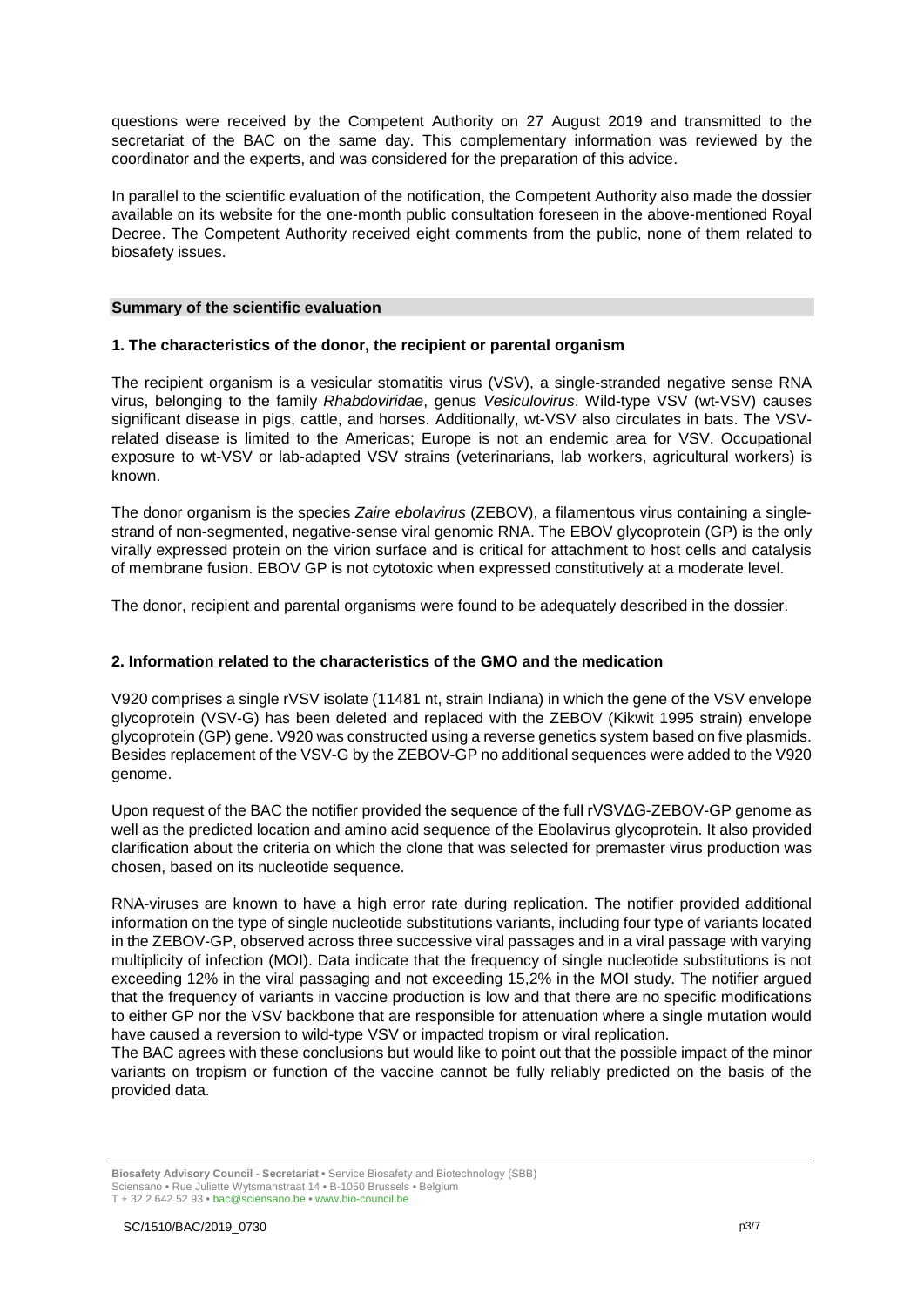The BAC also raised some questions with respect to the genetic stability of V920 *in vivo*. Because RNAviruses are much less stable compared to DNA-viruses, and shedding-based transmission of V920 cannot be ruled out (see below), the genetic (in)stability of shed viral particles is an important aspect in the context of the environmental risk assessment. The whole set of clinical data seems to support the notifier's position that low-level genetic variants observed *in vitro* have no apparent impact on patient safety (V920 seems generally well tolerated though systemic and local adverse effects have been reported). However, the BAC is of the opinion that uncertainties remain concerning the genetic robustness of V920 during *in vivo* replication in vaccine recipients in terms of the safety of subjects exposed to shed vaccine during secondary transmission, if it would occur.

It is suggested that soluble (free) Ebola GP (shed GP, sGP) could result in some of the pathogenic effects of Ebola infection. When examining the vaccine sequence, it was determined that the coding region is predicted to preferentially translate the full GP and not the sGP construct. Furthermore, the downstream purification will significantly reduce any free/soluble protein such as the free-GP in the final product. The notifier further indicated that no evidence of detectable sGP was found in Western blot studies with sGP-reactive monoclonal antibody. While no *in vivo* studies were conducted, the notifier further pointed out that the attenuated phenotype demonstrated by rVSVΔG ZEBOV-GP in human subjects would suggest that significant amounts of sGP are not being produced.

## **3. The conditions of the release**

MSD will import V920 doses in Belgium for use in vaccination of health care workers traveling to Africa under Emergency Use conditions to support outbreak situations. Vaccination will occur in a controlled clinical setting. Emergency use vaccination is expected to be for a limited number of health care workers (about five per week), each receiving a 1 mL dose containing ≥ 72 million plaque-forming units (pfu) of V920. The vaccine should be administered by intramuscular (IM) injection. After the vaccination, the patient should stay for 30 minutes under surveillance and then leave the reference hospital without quarantine measures. The health care workers will then be deployed to the field in an epidemic zone, sometimes already within 48 hours of vaccination.

The BAC is of the opinion that clear instructions must be provided to all involved personnel at the clinical center. Personnel will be trained in best biosafety practices to be applied during transport of the vaccine candidate to the administration room, during administration and at disposal of any biological waste. Such training will involve, among others, handling of live viral vaccines, applying safe handling procedures for needles and syringes, and using disinfectants. In the laboratory Good Microbiology Practices should be applied as a minimum for handling the GMO: the use of gloves, safety glasses and lab coat or scrub suit during the manipulation, washing one's hands after manipulation, disposing of the material used as biological waste, disinfecting the area after the manipulation, applying sharp objects handling policies, having collection and disinfection of waste procedures and materials and an action plan in case of accidental spillage. Detailed concentrations, chemical compositions and precise treatment times for disinfectants must be provided.

The notifier indicated that relevant instructions will be provided in a Package Leaflet. It also mentioned that detailed instructions for spill clean-up and disinfection have been developed and provided with each shipment of V920 in a Vaccine Agent Summary Sheet (VASS).

Vesicular lesions of the skin appearing in the first two weeks after vaccination are rare, but are a potential source of virus infection. Care should be taken to avoid contact spread from such lesions to others, including animals, by covering the vesicles until healing occurs.

The notifier did not clearly indicate the specificities of the bandage and the modalities of use to prevent fluid from being exposed to others. The BAC is of the opinion that the bandage should seal on all four sides, be properly applied without folds against the skin and be watertight. It should be applied on the injection site directly after injection and should be worn, if necessary, until lesions have completely disappeared. It should be changed immediately if for any reason it no longer properly sealed and at

**Biosafety Advisory Council - Secretariat •** Service Biosafety and Biotechnology (SBB)

Sciensano **•** Rue Juliette Wytsmanstraat 14 **•** B-1050 Brussels **•** Belgium T + 32 2 642 52 93 **•** bac@sciensano.be **•** www.bio-council.be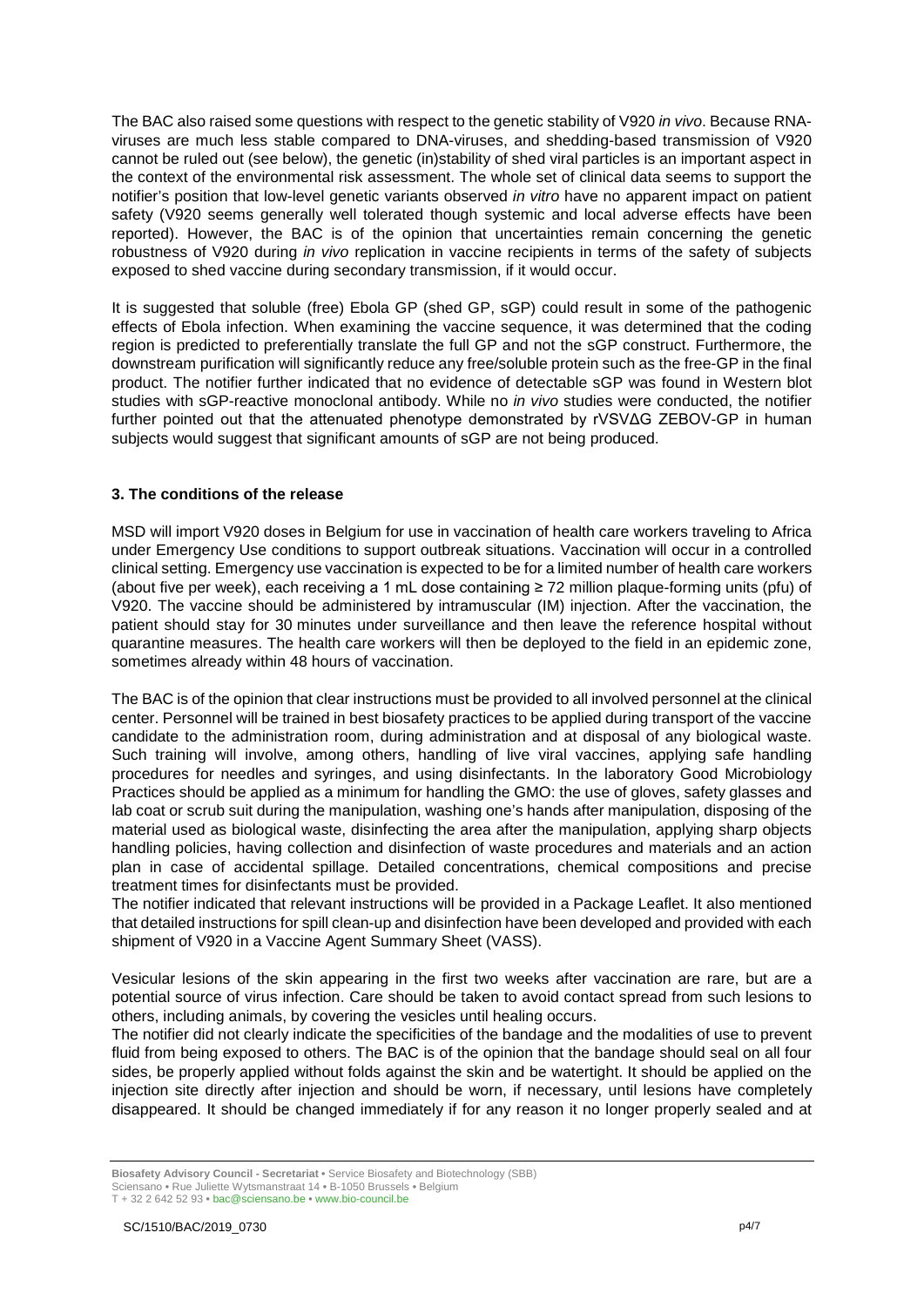least every 48 hours. This information should be communicated to vaccine recipients since they are likely to be the ones changing the bandage at places outside healthcare institutions.

## **4. The risks for the environment or human health**

V920 is a GM, replication-competent, attenuated live virus. Attenuation of V920 is based principally on the reduction of viral replication and virulence linked to deletion of the VSV glycoprotein G gene (the viral determinant for neurotropism and pathogenicity), and replacement with the Ebolavirus glycoprotein gene. V920 has no selective advantage for replication, virulence or pathogenicity compared to wt-VSV or wt-ZEBOV.

VSV replicates within the cytoplasm of infected cells without intermediate DNA, and does not undergo genetic recombination or integration into the cellular genome. This precludes the possibility of genetic recombination of host cell sequences.

Reversion back to a wt-VSV is not expected since the attenuation is driven by the deletion of the full VSV-G gene sequence. Reversion back to a wild type EBOV is not considered a possibility as the only EBOV sequence in V920 is the ZEBOV GP.

The notifier provided an evaluation of the probability of recombination between the vaccine vector and wt-VSV based on the likelihood of co-infection of two non-segmented negative strand RNA viruses and the occurrence of RNA polymerase switching templates during replication. Although the frequency is low, the notifier provided some examples demonstrating that recombination in negative strand RNA viruses cannot be excluded. However, the notifier further pointed out that there is no documented evidence for recombination between viral vaccine vectors and wild-type virus strains outside of the laboratory.

The BAC agrees with the notifier that based on the limited use of V920 to protect people at risk of ZEBOV exposure in the context of the current deliberate release, the limited replication of rVSVΔG-ZEBOV-GP compared to wild-type strains including limited timeframe, the absence of wt-VSV or wt-ZEBOV in the Belgian environment, the highly unlikely coinfection of a susceptible cell by two viruses, and infrequency of recombination events even in the face of co-infection, the risk of homologous recombination of V920 with wt-VSV or wt-ZEBOV can be considered negligible.

In addition, homologous recombination of VSV strains or non-homologous recombination with other non-related RNA viruses is not believed to occur to any significant extent and as V920 does not cause long-lasting viremia in humans or animals, the probability of coinfection is further minimized. Thus, the generation of new chimeric viruses affecting new animal species is only a low probability theoretical possibility.

Gene transfer from V920 to other species is not expected. V920 is an RNA virus and does not contain homologous sequences with bacteria which would allow for such a transfer, even if reverse transcriptase would convert RNA in DNA.

There is no documented evidence for human to human transmission or human to animal transmission of VSV.

Specific stability in the environment of V920 is unknown. However, rVSVΔG-ZEBOV-GP is an enveloped virus which by its nature tends to be somewhat labile. The V920 vaccine has been shown to lose potency when held at 37°C or 25°C and thus is expected to lose potency under ambient conditions in case of an inadvertent environmental release.

According to the notifier, individuals vaccinated with V920 typically had low levels of virus in their blood for up to 1 week after vaccination, and all subjects assessed to date have cleared the virus from their blood by Day 28 post vaccination. Transfer of active rVSVΔG-ZEBOV-GP from urine, saliva, or vesicular lesions of the skin of vaccinated individuals may also occur during the first few weeks after vaccination. Therefore transmission of V920 from vaccinated persons to other individuals or through close personal contact with susceptible farm animals is a theoretical possibility. Should transmission of V920 occur,

**Biosafety Advisory Council - Secretariat •** Service Biosafety and Biotechnology (SBB) Sciensano **•** Rue Juliette Wytsmanstraat 14 **•** B-1050 Brussels **•** Belgium

T + 32 2 642 52 93 **•** bac@sciensano.be **•** www.bio-council.be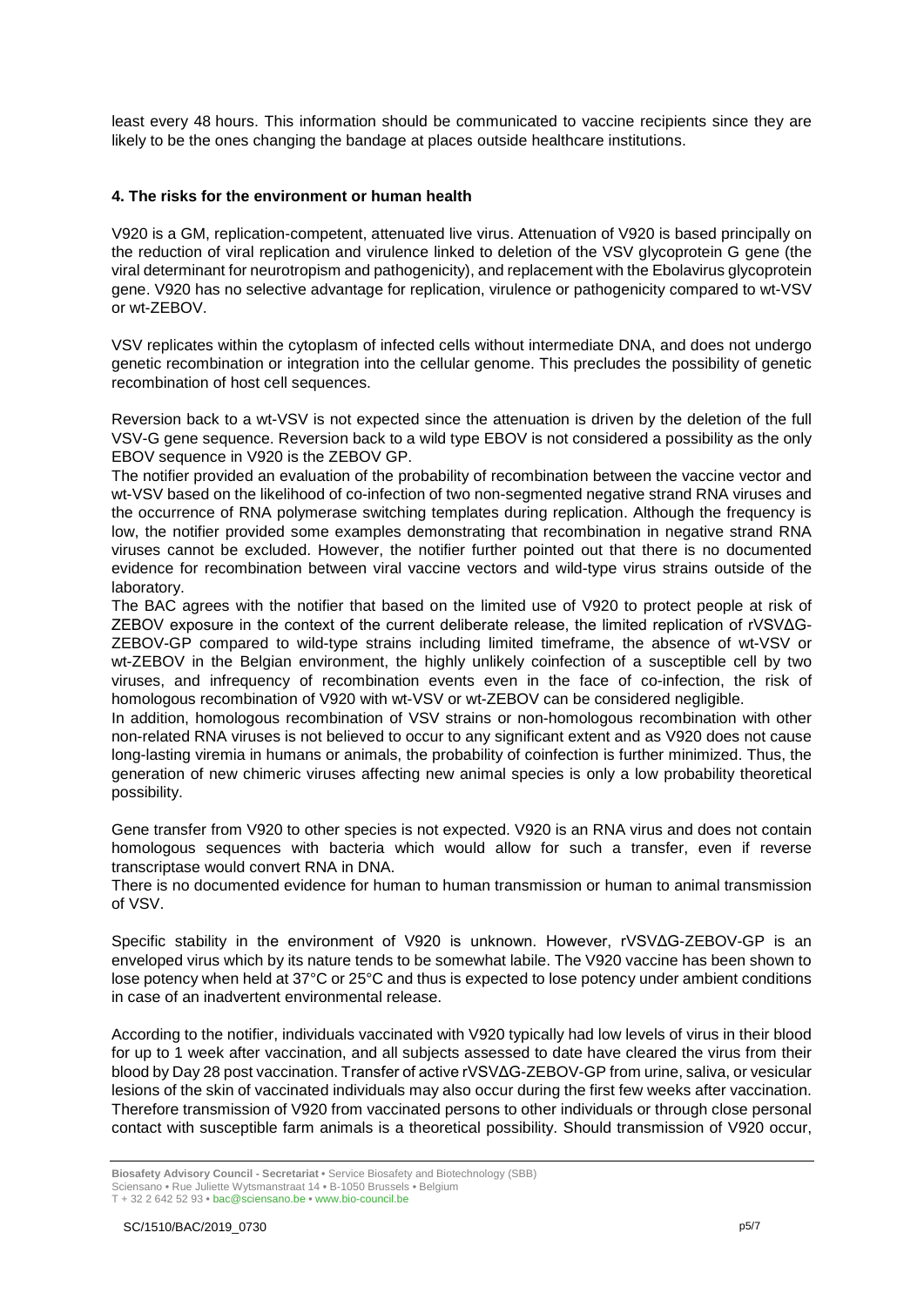the vaccine would retain its attenuated phenotype, and the individual could develop immunity against EVD.

The BAC is of the opinion that this potential transmission represents a negligible risk, due to the minimum levels of virus shedding by human vaccinees and the management strategies recommended to prevent contact of vaccinated individuals with the environment and animals. Vaccinated individuals should be informed about the potential for shedding and the need to avoid close association with and exposure of immuno-compromised individuals to blood and bodily fluids, and close contact with livestock animals for at least 6 weeks following vaccination.

Vaccinated individuals should also be required not to donate blood for 6 weeks following vaccination.

The BAC concludes that, based on the above-mentioned considerations, uncertainties remain concerning genetic robustness of V920 during *in vivo* replication in vaccine recipients. However, taking into account the whole set of data available, the BAC considers that the overall risk for individuals exposed to shed vaccine during secondary transmission (if it would occur) can be considered negligible in the context of the deliberate release subject to this notification (vaccination of a limited number of health care workers traveling to Africa under Emergency Use conditions).

## **5. The monitoring, control, waste treatment and emergency plans proposed by the applicant**

Broadly speaking the BAC is of the opinion that the information provided is sufficient and does not raise safety concerns. In terms of risk for the environment or human health, the measures proposed by the notifier are proportionate and adequate in the context of the intended deliberate release.

The notifier outlined that none of the variants observed in the vaccine material have mutations present in the PCR amplicon region for the primer/probe set and that the primer/probe set was designed in a highly conserved region, thereby indicating that the specificity of the qRT-PCR is unlikely to be impacted by the of occurrence of mutation variants.

The notifier provided general scientific information with respect to the detection of the GMM.

The BAC can agree with the principle that an independent laboratory would support testing of biological sample, thereby deviating from the standard applied conditions foreseen in the Royal Decree of 21 February 2005, where it is required that the applicant provides the SBB (Sciensano) with control samples and relevant scientific information. However this is possible only if the notifier can demonstrate that the independent laboratory is applying the internationally accepted standard conditions required for monitoring viruses such as V920. The laboratory needs to be accredited according to ISO 17025, guaranteeing that it is able to report analytical data that reflect correctly the presence/absence/quantity of the virus used as vaccine. It should also be guaranteed that the laboratory will have access to the relevant reference materials and that the laboratory will be authorized to use the validated detection method (as referred to in the dossier) to analyze samples that could be sent by the Belgian competent authority for inspection or monitoring purposes. These services should be performed according to market conform prices applied in European laboratories.

**Biosafety Advisory Council - Secretariat •** Service Biosafety and Biotechnology (SBB) Sciensano **•** Rue Juliette Wytsmanstraat 14 **•** B-1050 Brussels **•** Belgium T + 32 2 642 52 93 **•** bac@sciensano.be **•** www.bio-council.be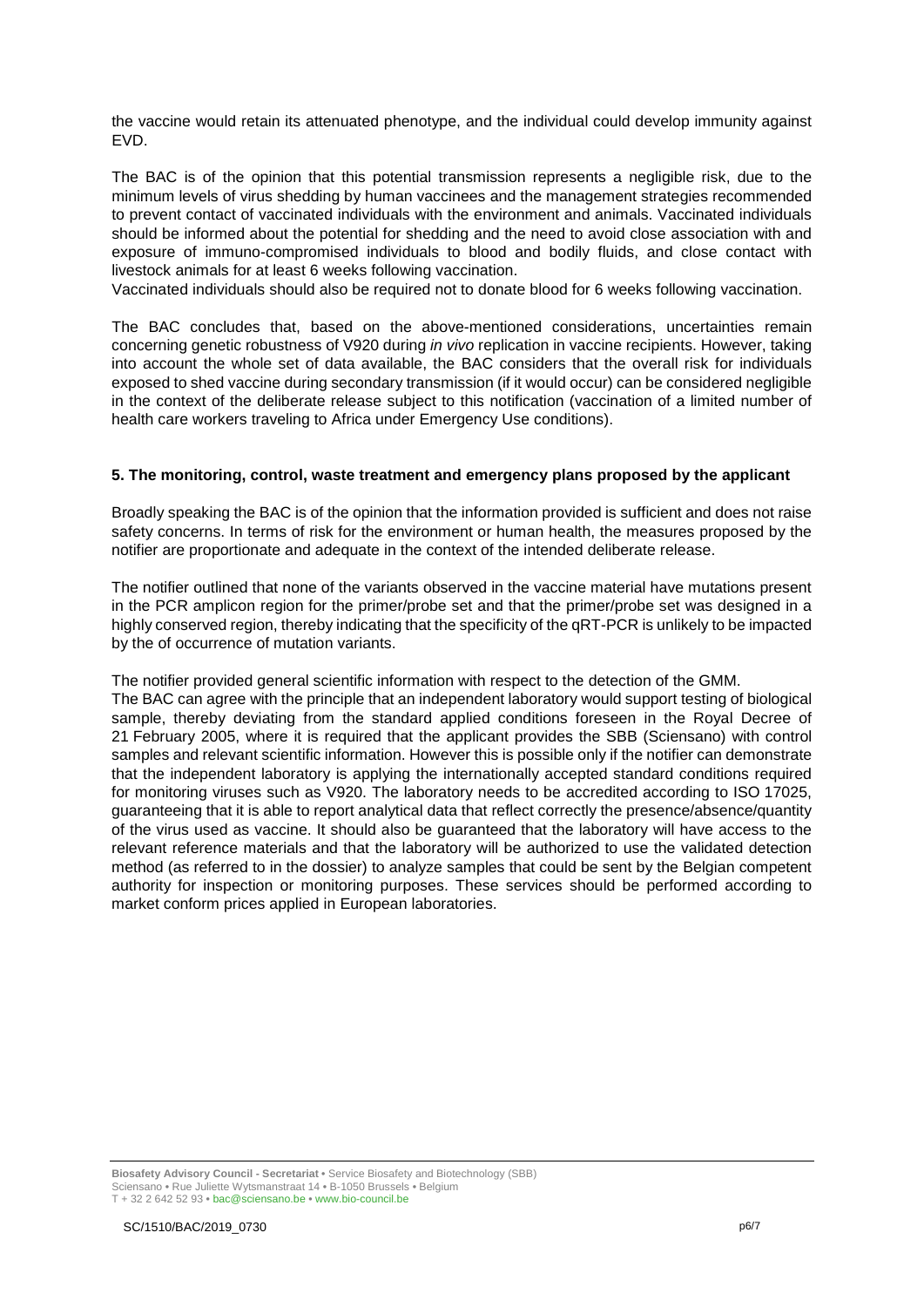## **Conclusion**

Based on the scientific assessment of the notification made by the Belgian experts, the Biosafety Advisory Council concludes that it is unlikely that V920 developed as a vaccine candidate for protection against EVD caused by Zaire Ebola virus, will have any adverse effects on human health or on the environment in the context of the intended deliberate release and provided that all the foreseen safety measures are followed.

Therefore, the Biosafety Advisory Council issues a **positive advice with the following conditions**:

- The notifier and the investigators must strictly apply the clinical trial protocol and the safety instructions, including the specificities of the bandage applied on vesicular lesions of the skin, as described in section 3 of this advice.
- Vaccinated individuals should be informed about the potential for shedding and the need to avoid close association with and exposure of high-risk individuals to blood and bodily fluids, and close contact with livestock animals for at least 6 weeks following vaccination. Vaccinated individuals should also be required not to donate blood for 6 weeks following vaccination.
- The BAC can agree with the principle that an independent laboratory would support testing of biological sample, thereby deviating from the standard applied conditions foreseen in the Royal Decree of 21 February 2005, where it is required that the applicant provides the SBB (Sciensano) with control samples and relevant scientific information. However this is possible only if the notifier can demonstrate that the independent laboratory is applying the internationally accepted standard conditions required for monitoring viruses such as V920. The laboratory needs to be accredited according to ISO 17025, guaranteeing that it is able to report analytical data that reflect correctly the presence/absence/quantity of the virus used as vaccine. It should also be guaranteed that the laboratory will have access to the relevant reference materials and that the laboratory will be authorized to use the validated detection method (as referred to in the dossier) to analyze samples that could be sent by the Belgian competent authority for inspection or monitoring purposes. These services should be performed according to market conform prices applied in European laboratories.
- Any protocol amendment has to be previously approved by the Competent Authority.
- The notifier is responsible to verify that each clinical centre where the vaccination is taking place has qualified personnel experienced in handling the GMO and that the investigator has the required authorisations to perform the activities inside the hospital (laboratory, pharmacy, hospital room, consultation room...) according to the Regional Decrees transposing Directive 2009/41/EC on the contained use of genetically modified micro-organisms.
- The BAC should be informed within two weeks when the first health care worker receives the vaccination.
- At the latest six months after the vaccination of the last patient included in the deliberate release, the notifier must send the competent authority for the attention of the BAC a report with details concerning the biosafety aspects of the release. This report shall contain at least:
	- o The total number of individuals included in the vaccination in Belgium;
	- o A summary of all adverse events marked by the investigators as probably or definitely related to the vaccination;
	- o A report on the accidental releases, if any, of V920.

Vem hvc

Dr. Corinne Vander Wauven President of the Belgian Biosafety Advisory Council

*Annex I: Compilation of comments of experts in charge of evaluating the dossier B/BE/19/BVW4 (ref. SC/1510/BAC/2019\_0619)*

**Biosafety Advisory Council - Secretariat •** Service Biosafety and Biotechnology (SBB) Sciensano **•** Rue Juliette Wytsmanstraat 14 **•** B-1050 Brussels **•** Belgium

T + 32 2 642 52 93 **•** bac@sciensano.be **•** www.bio-council.be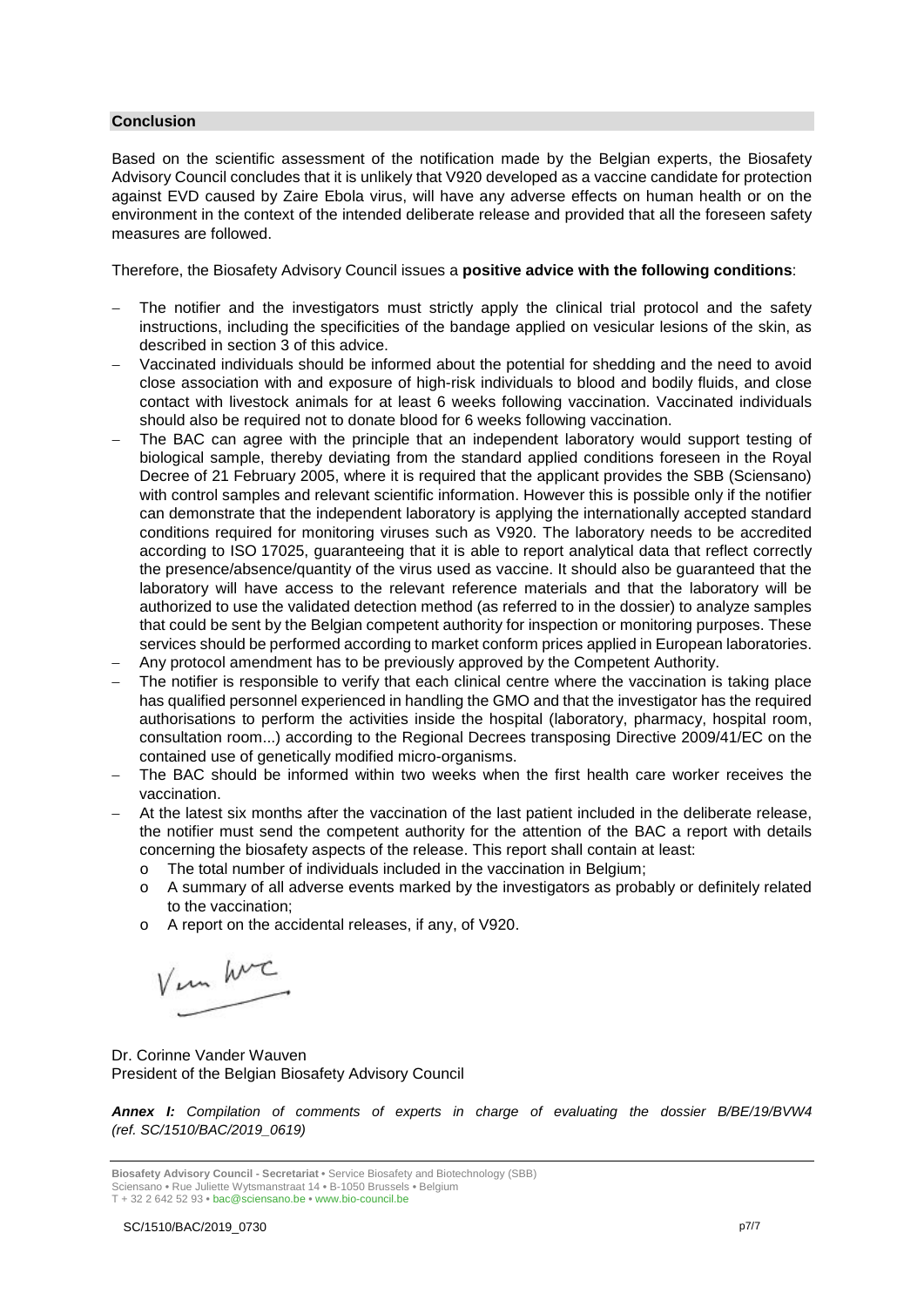## **Adviesraad voor Bioveiligheid Conseil consultatif de Biosécurité**

## **Compilation of comments of experts in charge of evaluating the dossier B/BE/19/BVW4**

19 July 2019 *Ref. SC/1510/BAC/2019\_0619*

**Mandate for the Group of Experts:** Mandate of the Biosafety Advisory Council (BAC) of 13 March 2019. **Coordinator:** Jozef Anné (KUL) **Experts:** SBB (Sciensano), Viggo Van Tendeloo (UZA), Willy Zorzi (ULiège) **Secretariat:** Didier Breyer

## **INTRODUCTION**

Dossier **B/BE/19/BVW4** concerns a notification from Merck Sharp & Dohme B.V. for the deliberate release in the environment of genetically modified organisms (GMOs) other than higher plants according to Chapter II of the Royal Decree of 21 February 2005.

The notification has been officially acknowledged on 20 June 2019 and concerns a deliberate release entitled "*Importation of doses of V920 for Emergency Use"*.

## **INSTRUCTIONS FOR EVALUATION**

Depending on their expertise, the experts were invited to evaluate the genetically modified organism considered in the notification as regards its molecular characteristics and its potential impact on human health and the environment. The pure medical aspects concerning the efficacy of the medicinal product and its safety for the treated patient are outside the scope of this evaluation.

The comments of the experts are roughly structured as in

- Annex II (principles for the risk assessment) of the Royal Decree of 21 February 2005

- Annex III (information required in notifications) of the Royal Decree of 21 February 2005

- Commission Decision 2002/623/EC of 24 July 2002 establishing guidance notes supplementing Annex II to Directive 2001/18/EC.

The comments highlighted in yellow have been sent to the notifier as request for additional information.

**Biosafety Advisory Council - Secretariat •** Service Biosafety and biotechnology (SBB) Sciensano • Rue Juliette Wytsmanstraat 14 **•** B-1050 Brussels **•** Belgium T + 32 2 642 52 93 **•** bac@sciensano.be **•** www.bio-council.be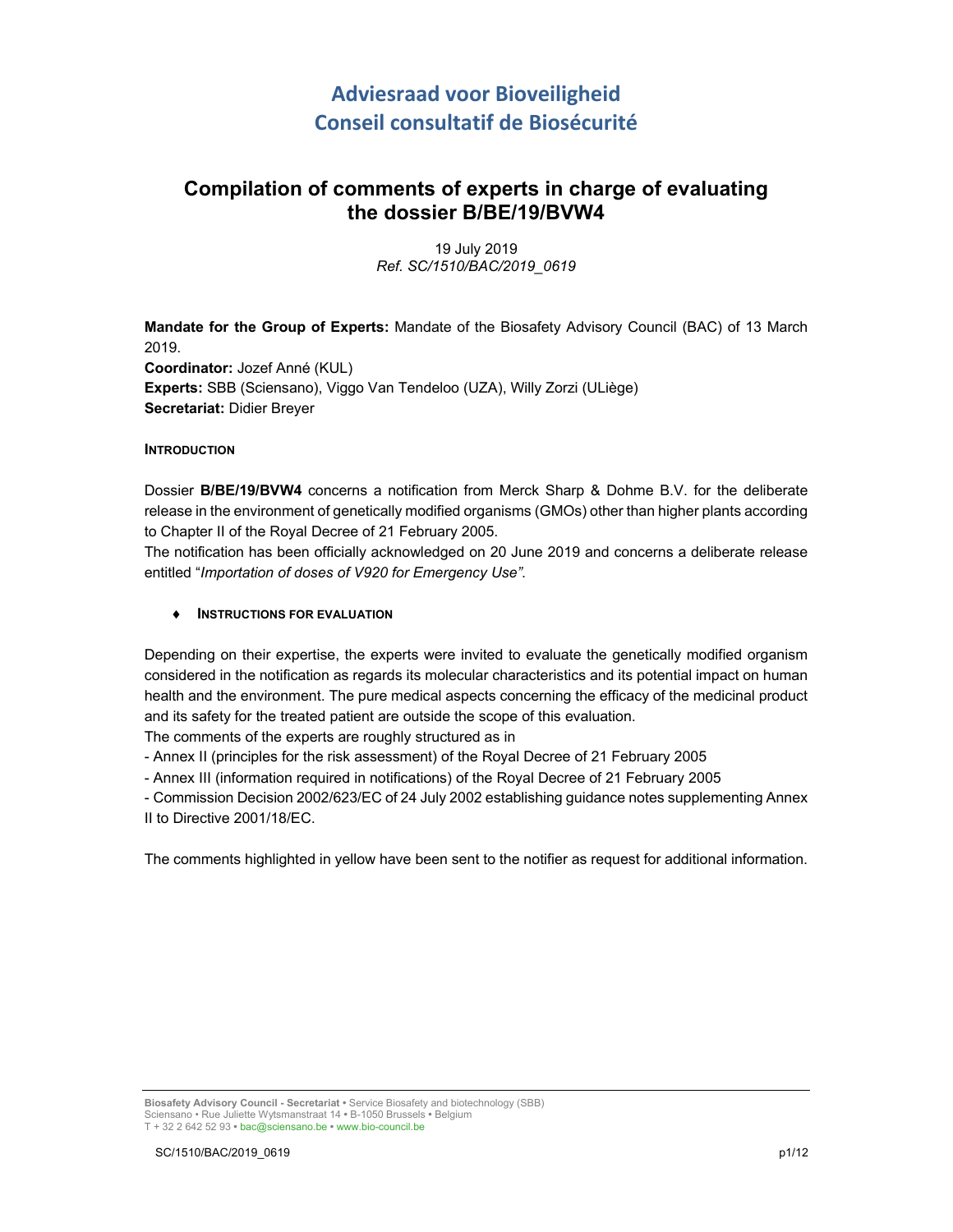## **Comments/questions received from the experts**

## **1. INFORMATION RELATED TO THE CHARACTERISTICS OF THE DONOR, THE RECIPIENT OR PARENTAL ORGANISM**

(e.g. possibility of natural transfer of genetic material to other organisms, pathological, ecological and physiological characteristics, indigenous vectors ...)

#### *Comment 1*

Has evaluated this item and has no questions/comments.

#### *Comment 2*

Has evaluated this item and has no questions/comments.

#### *Comment 3*

Has evaluated this item and has no questions/comments.

## **2. INFORMATION RELATED TO THE VECTOR**

(e.g. description, sequence, mobilisation ...)

#### *Comment 1*

Has evaluated this item and has no questions/comments.

#### *Comment 2*

Has evaluated this item and has no questions/comments.

#### *Comment 3*

Has evaluated this item and has no questions/comments.

## **3. INFORMATION RELATED TO THE CHARACTERISTICS OF THE GMO**

#### **3.1. Information related to the genetic modification**

(e.g. methods used for the modification, description of the insert/vector construction ...)

#### *Comment 1*

- Contrary to what is mentioned in the technical dossier, the sequence of the full rVSVΔG-ZEBOV-GP genome as well as the predicted location and amino acid sequence of the Ebolavirus glycoprotein are not provided. The notifier is requested to provide this information.

- Information on the outcome of the sequencing results of clone P6PP5C4 that was selected for premaster virus production is missing. As it concerns an RNA-virus of which the replication occurs by

**Biosafety Advisory Council - Secretariat •** Service Biosafety and biotechnology (SBB) Sciensano • Rue Juliette Wytsmanstraat 14 **•** B-1050 Brussels **•** Belgium T + 32 2 642 52 93 **•** bac@sciensano.be **•** www.bio-council.be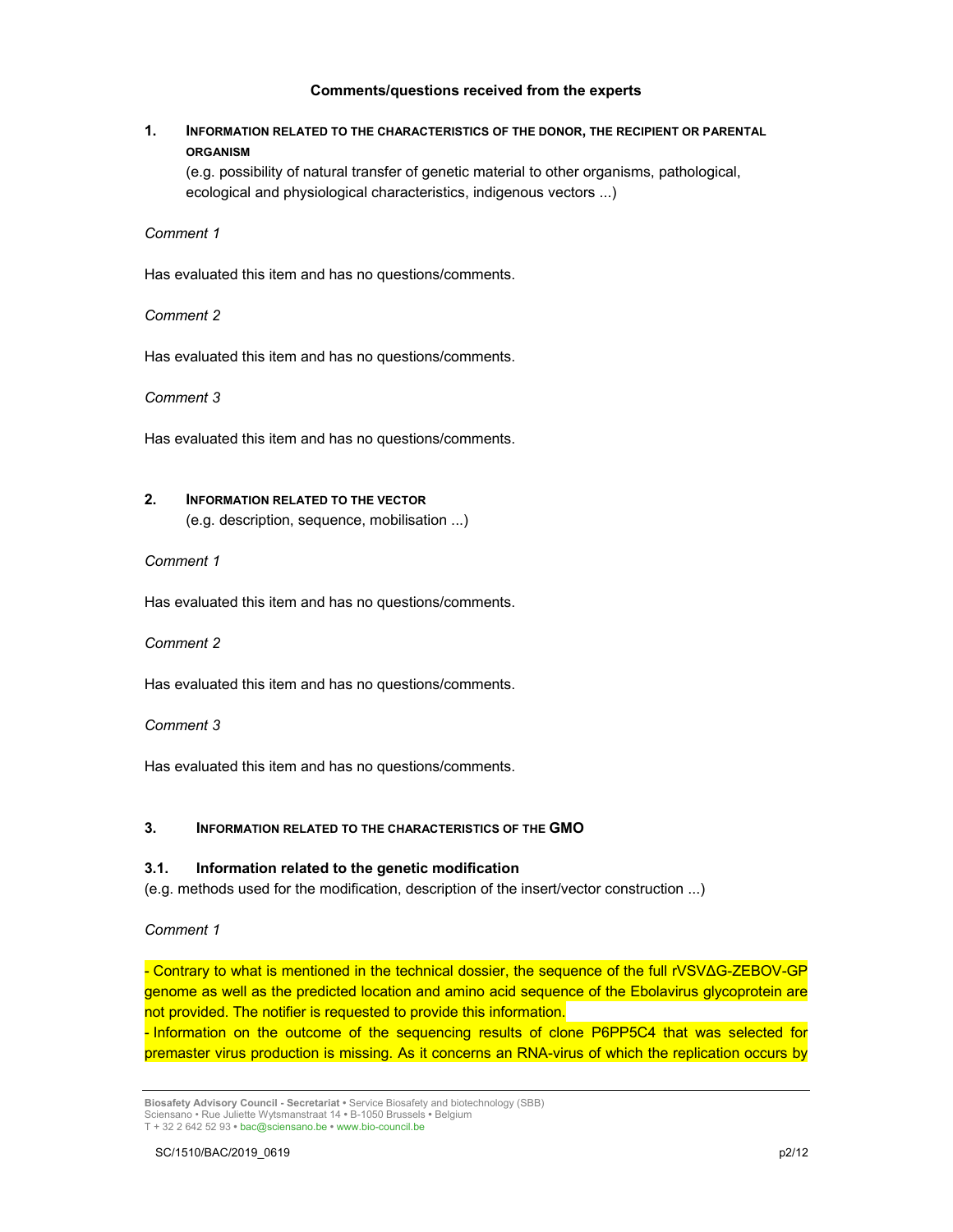an RNA-dependent RNA polymerase lacking proofreading capability, alterations in the sequence are expected to occur. On which criteria clone P6PP5C4 was selected? The notifier is requested to provide a summary of the results of this study or to provide the corresponding literature reference.

- Given the higher error rate during replication for RNA-viruses, the notifier is asked to indicate of which material (e.g. virus master seed, virus working seed or other) sequencing results were obtained and to describe the outcome of these sequencing results with respect to possible or anticipated impact on i) the tropism of rVSV ZEBOV-GP ii) the replication properties of V920 in the host iii) the specificity of the real-time qRT-PCR, which is proposed as method to specifically detect and quantify rVSVΔG-ZEBOV-GP.

- The notifier is requested to clarify on which lots non-clinical studies have been performed and to detail whether these lots contained sequence variants compared to the V920 consensus reference.

## *Comment 2*

Has evaluated this item and has no questions/comments.

*Comment 3*

Has evaluated this item and has no questions/comments.

#### **3.2. Information on the molecular characteristics of the final GMO**

(e.g. number of copies of the transgenes, phenotypic and genetic stability of the transgenes, expression of the new genetic material, re-arrangements in the genome, inclusion or suppression of genetic material ...)

*Comment 1*

- The notifier is requested to indicate whether there are any data available that confirm the absence of soluble GP in vaccine recipients of V920.

- The notifier does not provide any reference to substantiate the verification of the genetic stability *in vivo*. Because RNA-viruses are much less stable compared to DNA-viruses, the notifier is requested to provide more information that could lead to the statement that the genome sequence of V920 is stable. Because shedding-based transmission of this replicating recombinant RNA-virus cannot be ruled out, the genetic (in)stability of shed viral particles is an aspect that should not be neglected in the context of the environmental risk assessment. In addressing this request the notifier is asked not only to focus on the extent to which intentional modifications in the viral genome are kept during viral replication or on the presence of truncated genomes (known to be associated with defective interfering VSV particles), but also to describe how the presence of potential sequence variants was analysed and assessed with respect to their possible involvement in potential altered attenuation or tropism of V920.

*Comment 2*

Has evaluated this item and has no questions/comments.

#### *Comment 3*

Has evaluated this item and has no questions/comments.

**Biosafety Advisory Council - Secretariat •** Service Biosafety and biotechnology (SBB) Sciensano • Rue Juliette Wytsmanstraat 14 **•** B-1050 Brussels **•** Belgium T + 32 2 642 52 93 **•** bac@sciensano.be **•** www.bio-council.be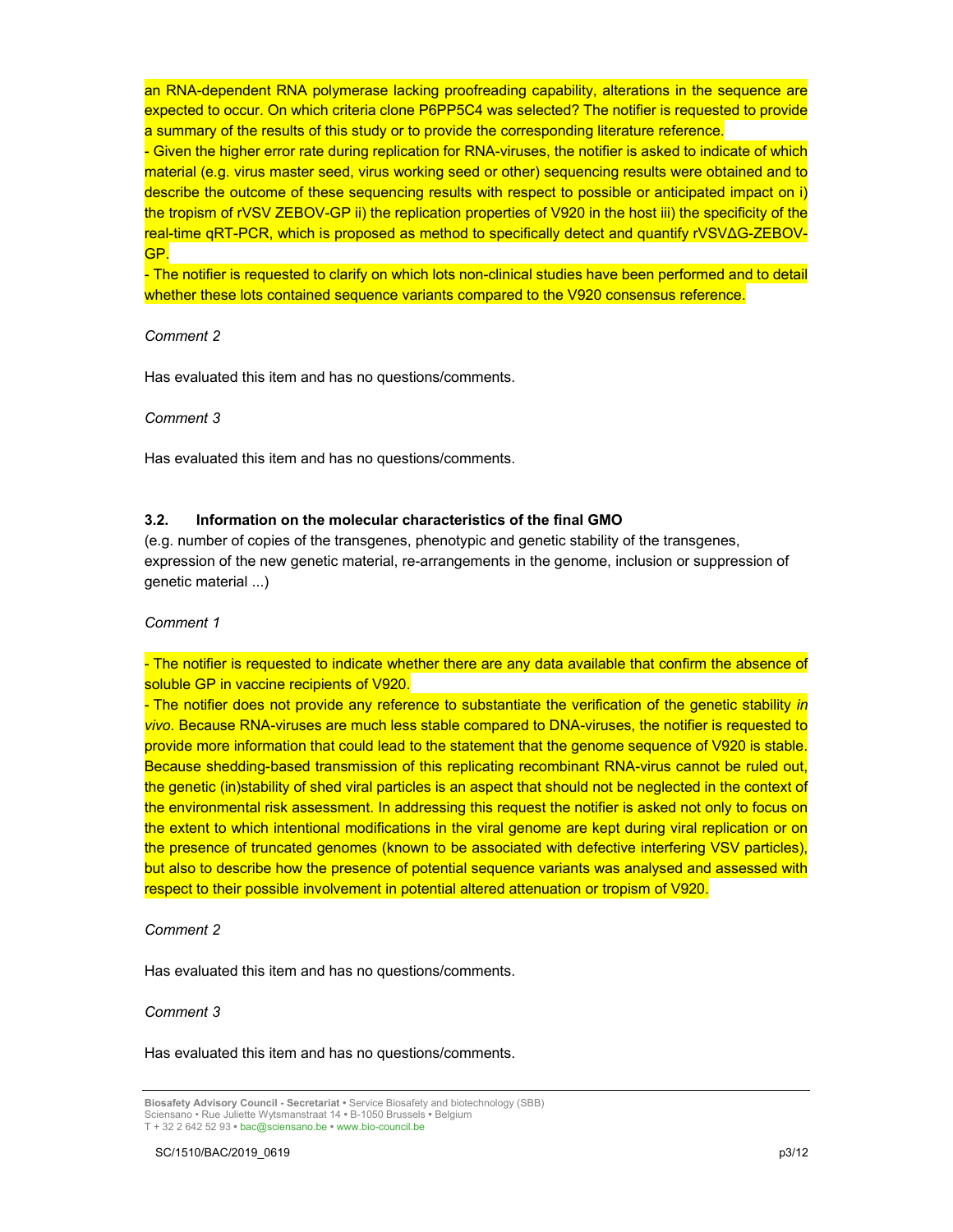## **3.3. Considerations for human, animal or plant health**

(e.g. invasiveness and virulence, toxic or allergenic effects, possibility of survival outside of receiving host, other product hazards ...)

## *Comment 1*

Has evaluated this item and has no questions/comments.

#### *Comment 2*

Has evaluated this item and has no questions/comments.

## *Comment 3*

Has evaluated this item and has no questions/comments.

## **4. INFORMATION RELATING TO THE CONDITION OF RELEASE**

(e.g. description of the activity, quantities of GMO to be released, workers protection measures, elimination of any contaminating material in the preparation of the GMO stock, elimination of the GMO at the end of the experiment ...)

## *Comment 1*

Technical dossier, section 2.3.1. (and in other relevant documents where these aspects are mentioned) (v) The last sentence should be changed as follows: *Medical personnel should be trained in the handling of live viral vaccines and apply safe handling procedures for needles and syringes*.

(vi) Detailed concentrations, chemical compositions and precise treatment times for disinfectants must be provided.

(vii) Details for transportation must be provided. It is insufficient to say "*Follow local requirements for administration sites. Any unused vaccine or waste material should be disposed of in accordance with local requirements in order to achieve inactivation of V920*". It must be made clear that this is biohazardous waste that should be disposed of in a rigid biohazard container that is then destroyed by incineration.

## Technical dossier, section 2.3.2.

The notifier mentions that individuals who develop vesicular rash after receiving the vaccine should cover the vesicles until they heal. The notifier is requested to clearly indicate with what kind of material (e.g. bandage, should it be watertight?) vesicular lesions should be covered to prevent fluid from being exposed to others.

- The notifier is requested to clarify why exposure of high-risk individuals to blood and bodily fluids is recommended to be avoided for up to 6 weeks post vaccination while it is asked not to donate blood or plasma or to avoid close contact of livestock to blood or bodily fluids for 1 month (and not 6 weeks) post vaccination.

- The proposed packaging could easily lead to release of V920 in case the packing container (made of carton) is crushed during an accident and glass vials are thawed and broken. A sealed, plastic bag

**Biosafety Advisory Council - Secretariat •** Service Biosafety and biotechnology (SBB) Sciensano • Rue Juliette Wytsmanstraat 14 **•** B-1050 Brussels **•** Belgium T + 32 2 642 52 93 **•** bac@sciensano.be **•** www.bio-council.be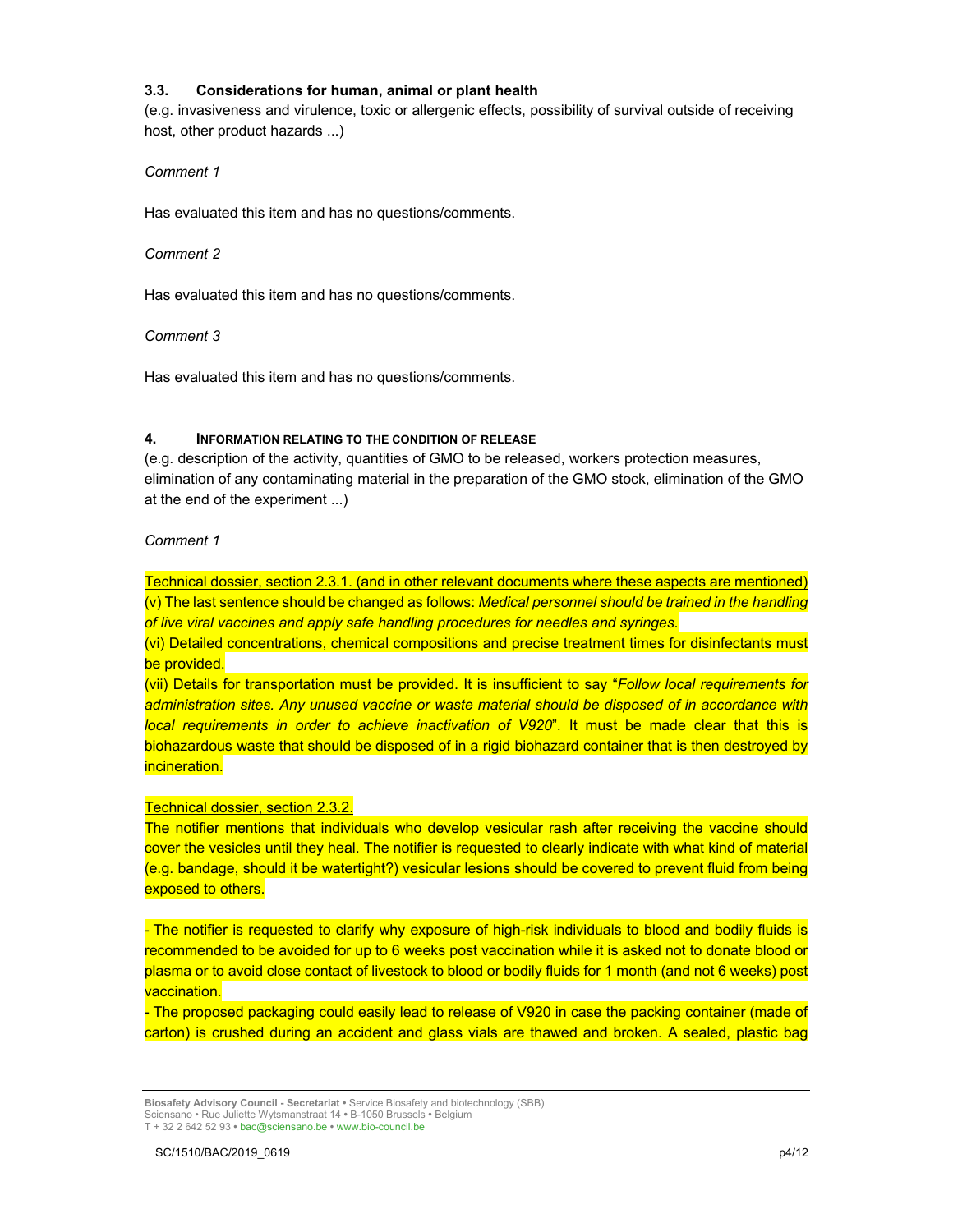surrounding the carton (for example each 10 vial cartons) should minimize these risks. The notifier is recommended to adapt the proposed packaging accordingly.

#### *Comment 2*

## 1) Technical dossier, point: 1.5.9 Measures to take in case of loss, unintended release or misuse of V920

It is stated that: "*Unintended loss or release as well as potential misuse are prevented by the need for storage in a controlled environment. Commercial carriers with manifest systems are used to track individual shipments. If breakage/spillage were to occur during administration of the product, disinfectants such as aldehydes, alcohols, and detergents are proven to reduce viral infection potential after only a few minutes.*"

The applicant refers to a paper from Zimmer et al. (2013) "Stability and inactivation of vesicular stomatitis virus, a prototype Rhabdovirus" (reference 20 in the list). This paper showed that VSV viruses may remain infectious outside the host cell for considerable time and represent a source of accidental infection if not properly inactivated. VSV can ''survive'' outside the host for considerable time, not only in suspension but also in dried form on surfaces. This relatively high tenacity may favour the vectorindependent dissemination of the virus. The high stability of VSV on surfaces and in suspension may facilitate dissemination of the virus in livestock by contaminated feeding and water troughs, hands... This study showed also that the virus was highly sensitive to inactivation by commonly used disinfectants such as aldehydes, alcohols, and detergents. Among the compounds tested, 1-propanol, glutaraldehyde, and Triton X-100 turned out to be particularly effective at low concentrations.

Despite this reference article, there is, in this dossier, a lack of a clear procedure for disinfection and decontamination after the vaccination or in case of accidental spillage. Are there different protocols or procedures? Or is it the same universal procedure to decontaminate all the potentially contaminated surfaces (floors, walls of care rooms, tables, chairs, stools, computers…). The applicant is requested to clearly describe the procedure for disinfection of the vaccination equipment (e.g. detailing the type of disinfectant, time of contact) and of the vaccination room after the vaccination process.

Is there any responsibility or obligation for the applicant or for the vaccine care user to inform the commercial carriers supplying the vaccine vials about the decontamination procedure in case of accidental spillage (broken containers)?

#### *Comment Secretariat:*

*In answer to these comments the expert was informed about the measures implemented at the clinical center where the vaccination is going to take place, regarding the use of disinfectants and the decontamination procedure in case of accidental spillage.* 

*The expert was satisfied with these measures.* 

#### 2) Technical dossier, point: 2.3.1 (vi) Disinfection and decontamination

It is stated that: "*Instruments, benches, surfaces, etc. should be decontaminated using disinfectants after the vaccination of individuals. If breakage/spillage were to occur, disinfectants such as aldehydes, alcohols, and detergents are proven to reduce viral infection potential after only a few minutes (less than 5) [20]*".

Same comment as for point 1.5.9 above.

## *Comment Secretariat:*

*See comment Secretariat above.*

**Biosafety Advisory Council - Secretariat •** Service Biosafety and biotechnology (SBB) Sciensano • Rue Juliette Wytsmanstraat 14 **•** B-1050 Brussels **•** Belgium T + 32 2 642 52 93 **•** bac@sciensano.be **•** www.bio-council.be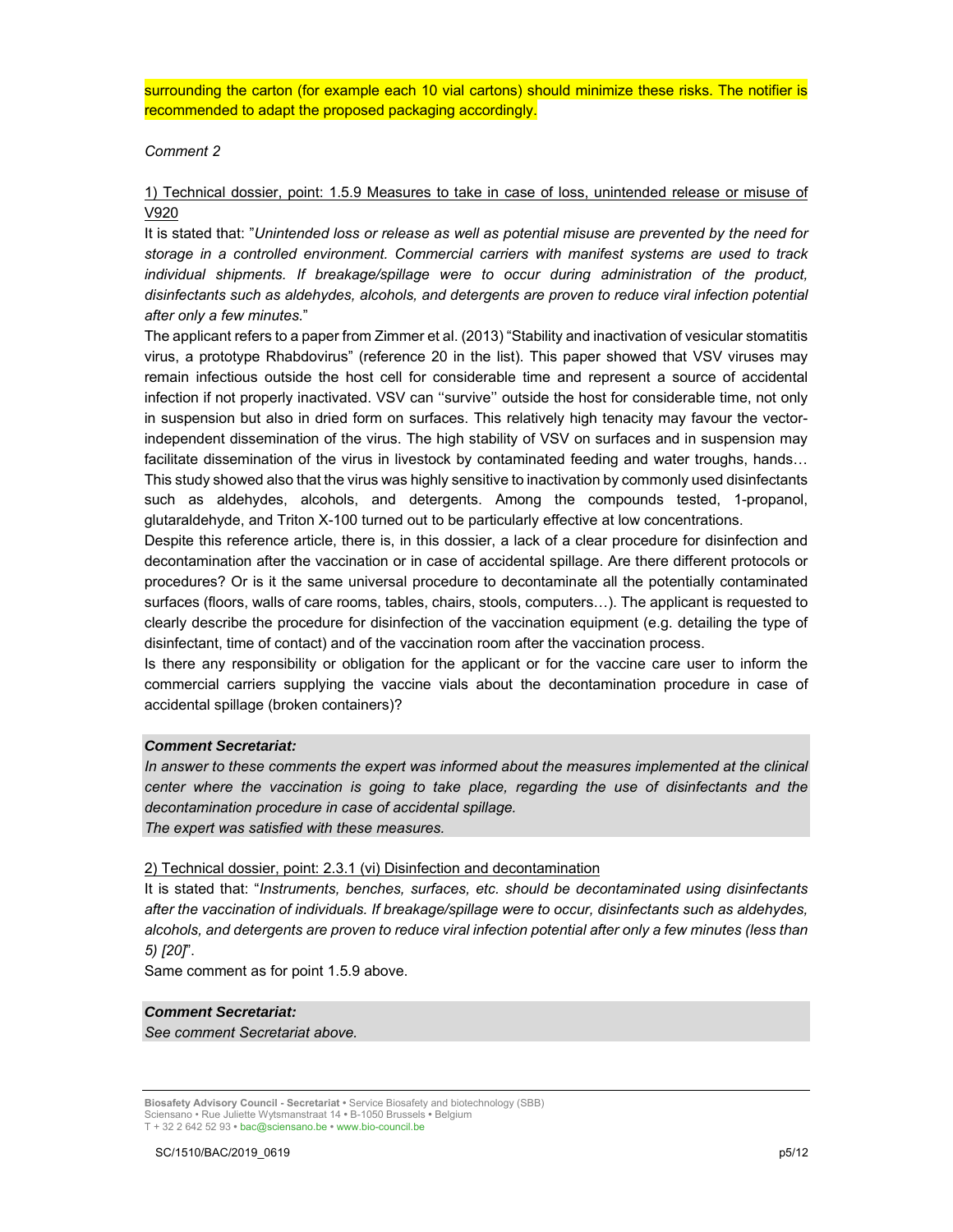3) Technical dossier, point 2.4.1.3 (iv) Known or predicted environmental conditions which may affect survival, multiplication and dissemination (wind, water, soil, temperature, pH, etc.)

It is stated that: "*Specific stability in the environment of V920 is unknown. However as noted previously rVSVΔG-ZEBOV-GP is an enveloped virus which by its nature tends to be somewhat labile.* 

*The V920 vaccine has been shown to lose potency when held at 37 °C (1.137 log10 pfu/ml potency loss per day) or 25 oC (0.0790 log10 pfu/ml potency loss per day) [90] and thus is expected to lose potency under ambient conditions in case of an inadvertent environmental release. Importantly, the ambient temperatures for regions where Ebola is endemic/epidemic and where V920 is most likely to be used are closer to 37 °C than 25°C suggesting that survival in that environment is likely to be short-lived.*"

For this point, it will be considered that people outside of endemic/epidemic tropical regions (e.g. the foreign healthcare workers or simple travellers coming from Europe, US…) will be very probably vaccinated in their own country before going to these regions (maybe at a temperature closer to 25 ° C than 37 ° C).

Examples of optimal temperatures commonly used in hospital:

- Emergency service: 20 °C

- Medical Centre: from 20 °C (for an external temperature of -12 °C) to 26 °C (for an external temperature of  $32 °C$ )

Please integrate this aspect (temperature in °C) in the comments at the end of point 1.5.9 (about the procedures of decontamination/disinfection…) and at point 2.4.2 (i) of this report.

4) Technical dossier, point: 2.4.2 Exposure scenarios and quantities of the product possibly released by accident during administration - (i) Spread following dispersal of drug product during normal handling or use

It is stated that: "*V920 is not intended for dispersal in the environment at large, but for direct administration by intramuscular injection into people to be vaccinated against Zaire Ebola virus.* 

*In case of accidental needle stick injury by medical personnel during intended administration of the vaccine to individuals, a small percentage of the vaccine dose might be injected with no untoward effects expected based on existing safety data.* 

*Any other exposure of medical personnel should be prevented through personal protective equipment and safe vaccination techniques (section 2.3.1). In the case of an accidental spill of a vial of V920 to surfaces or tools that could lead to splashes on the skin or droplets exposed to the airway/mucous membranes of healthcare professionals, the exposure would once again be expected to represent a small percentage of the full vaccine dose with no untoward effects.*"

Same comments as for point 1.5.9 and 2.4.1.3 (iv) above + describe precisely the worker's protection measures during the decontamination of the vaccination areas in case of accident, especially in case of large spillage due to accidental release (broken containers).

## *Comment Secretariat:*

*See comment Secretariat above.*

5) Document "Protocol\_Utilization", Section 6. Mesures organisationnelles et d'hygiène pour l'administration du vaccin.

Concerning the point 4 of the « Précaution de sécurité » part , it is written that : "*S'il y a des gouttes de vaccin qui se versent, essuyer avec un papier absorbant imbibé de désinfectant Anios Surfasave et le mettre dans le container jaune rigide. Tout le matériel non désinfectable et potentiellement contaminé par le vaccin lors d'un incident devra aussi être éliminé.*"

Please propose a universal treatment without trademark (generic treatment as possible).

**Biosafety Advisory Council - Secretariat •** Service Biosafety and biotechnology (SBB) Sciensano • Rue Juliette Wytsmanstraat 14 **•** B-1050 Brussels **•** Belgium T + 32 2 642 52 93 **•** bac@sciensano.be **•** www.bio-council.be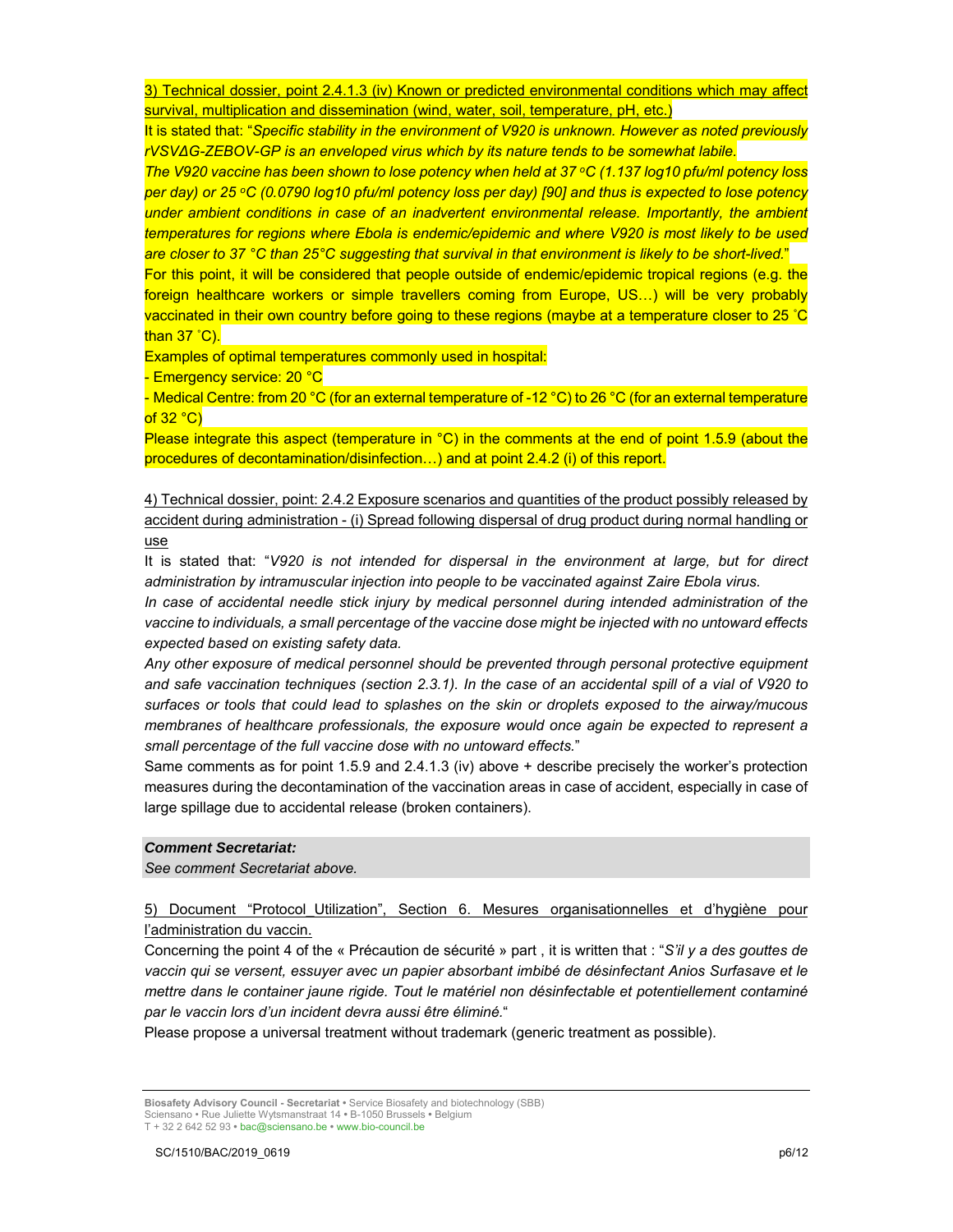6) SNIF - Point J. Information on emergency response plans - 1. Methods and procedures for controlling the dissemination of the GMO(s) in case of unexpected spread

It is stated that: "*If breakage/spillage were to occur, disinfectants such as aldehydes, alcohols, and detergents are proven to reduce viral infection potential after only a few minutes (less than 5).*" In this dossier, there are several proposed disinfection/decontamination procedures and it is difficult, for the final user, to choose one of them. It will be perhaps necessary to select only one clear procedure.

#### *Comment Secretariat:*

*See comment Secretariat above.*

*Comment 3*

Has evaluated this item and has no questions/comments.

#### **5. INFORMATION RELATED TO THE RISKS FOR THE ENVIRONMENT AND HUMAN HEALTH**

**5.1. Information on spread ("shedding") of the GMO from the treated patient/animal to other persons/animals or to the environment (including indirect/delayed effects due to vertical transmission to offspring).** 

(e.g. genetic transfer capability, routes of biological dispersal, target organisms ...)

## *Comment 1*

- RT-PCR assays have been used to detect viremia or shedding in saliva and urine. From the information provided in the dossier it is not clear what is the fraction of shed virus that is infectious and susceptible to contribute to effective transmission of V920. The notifier is requested to clarify whether any results have been obtained to distinguish the fraction of infectious particles among the shed virus material.

- The notifier is requested to indicate the limit of detection of the RT-PCR used in the studies references in Table 5.

- No information has been made available in the dossier with regards the lower limit of quantification of the RT-PCR assay in study V920-007 (table 9 and 10). The notifier is requested to clarify what is the limit of detection (LOD) by RT-PCR of viremia studies, the LOD by RT-PCR of saliva samples and the LOD by RT-PCR of urine samples and to indicate whether each of these detection methods have been qualified.

- The notifier concludes that shedding of virus in adults is infrequent, at low levels, and appears to pose minimal, if any, risk of transmission to other persons. We would like to point out that the dissemination of V920 into the environment through shedding is not an adverse event *per se* but rather a mechanism by which an adverse effect may occur. Therefore, any conclusions on the risk for human population or the environment should take into account several aspects such as the capacity for functional viral particles to survive in the environment, the route of transmission, the capacity of V920 to infect cells of other persons or animals and the potentially adverse effects observed in humans and/or animals. It is noted that shedding-based transmission to third parties among the human population has not been documented by experimental data. Therefore, the potential risk for third parties due to shedding-based transmission can only be assessed on the basis of a weight of evidence of aspects involved in successful transmission.

**Biosafety Advisory Council - Secretariat •** Service Biosafety and biotechnology (SBB) Sciensano • Rue Juliette Wytsmanstraat 14 **•** B-1050 Brussels **•** Belgium T + 32 2 642 52 93 **•** bac@sciensano.be **•** www.bio-council.be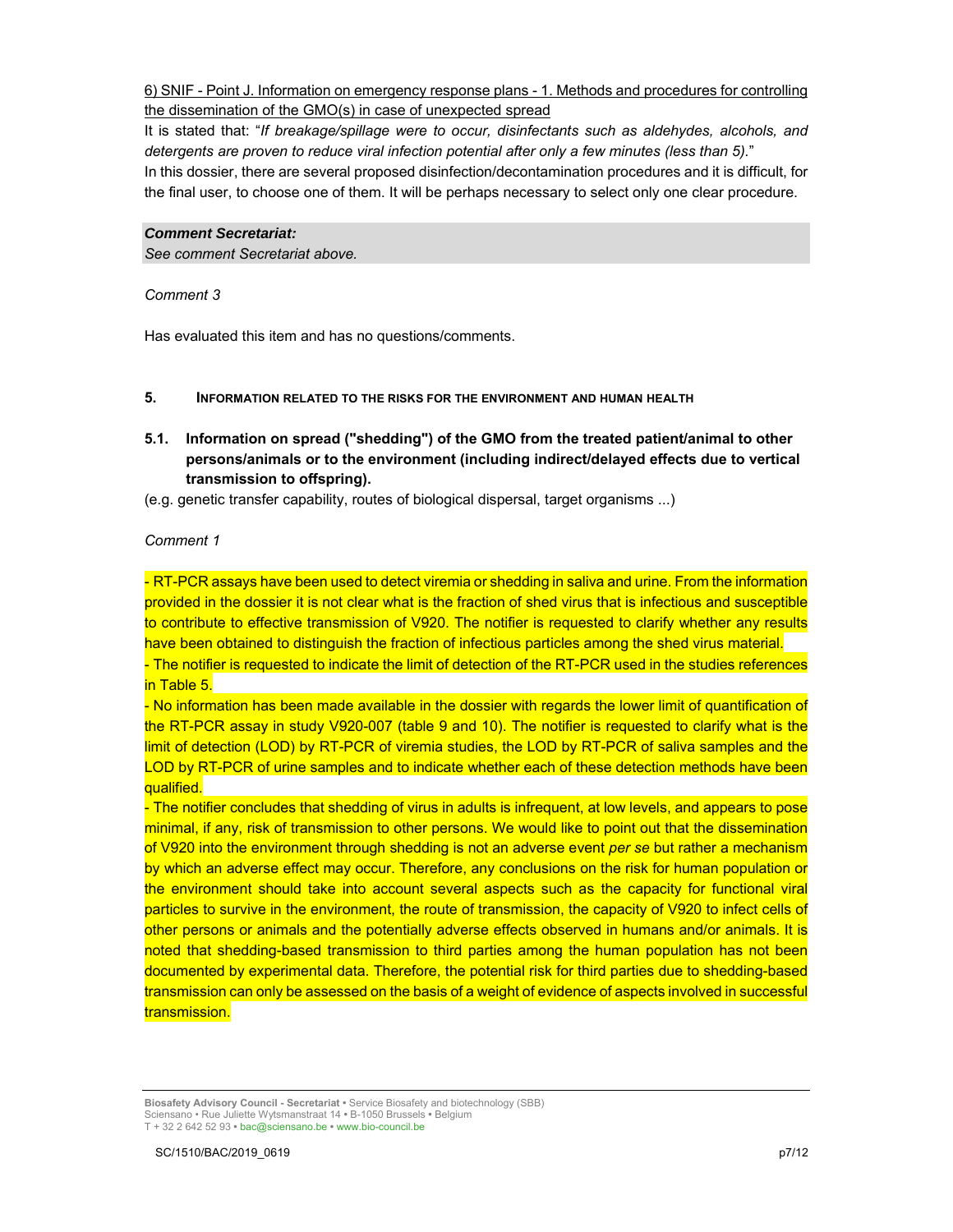- With regards the study conducted with VSVΔG-ZEBOV-GP in pigs (de Wit et al. , 2015), we would like to point out that the number of pigs included in the study is very limited. Hence, it is difficult to conclude whether the obtained results can substantiate the probability of spread beyond the exposed animal.

*Comment 2*

Has evaluated this item and has no questions/comments.

#### *Comment 3*

Has evaluated this item and has no questions/comments.

**5.2. Information on possible effects on human health resulting from interactions of the GMO and persons working with, coming into contact with or in the vicinity of the GMO release (carekeepers, patient relatives, immunocompromised people ...).**

#### *Comment 1*

Has evaluated this item and has no questions/comments.

*Comment 2*

Has evaluated this item and has no questions/comments.

*Comment 3*

Has evaluated this item and has no questions/comments.

## **5.3. Information on possible effects on animal health or on the environment.**

## *Comment 1*

Has evaluated this item and has no questions/comments.

*Comment 2*

Has evaluated this item and has no questions/comments.

*Comment 3*

Has evaluated this item and has no questions/comments.

**Biosafety Advisory Council - Secretariat •** Service Biosafety and biotechnology (SBB) Sciensano • Rue Juliette Wytsmanstraat 14 **•** B-1050 Brussels **•** Belgium T + 32 2 642 52 93 **•** bac@sciensano.be **•** www.bio-council.be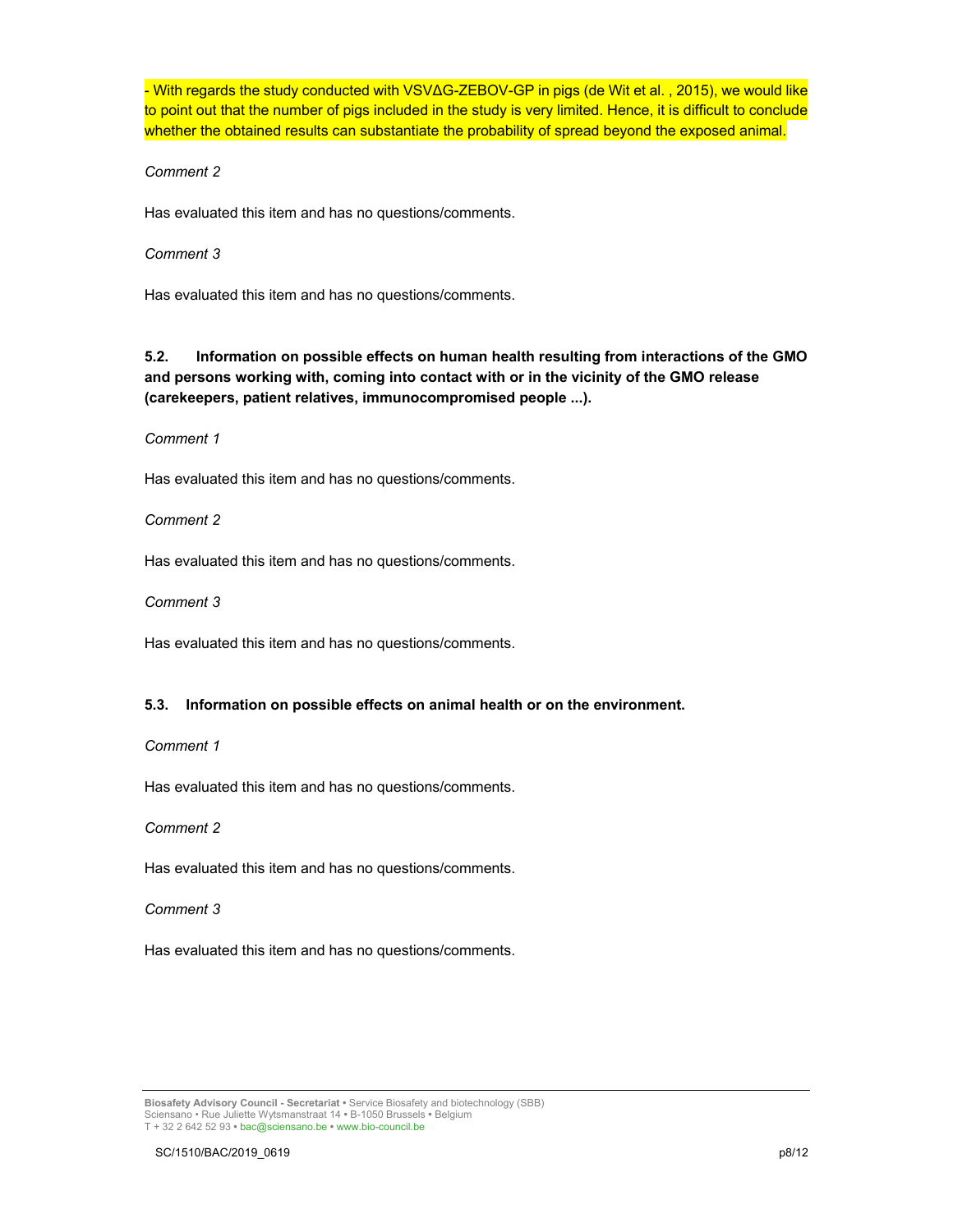## **5.4. Information on selective advantages or disadvantages conferred to the GMO compared to the parental organism.**

#### *Comment 1*

Has evaluated this item and has no questions/comments.

#### *Comment 2*

Has evaluated this item and has no questions/comments.

*Comment 3*

Has evaluated this item and has no questions/comments.

## **5.5. Information on the possibility of the GMO to reconvert to his wild type form and possible consequences for human health or the environment.**

*Comment 1*

Has evaluated this item and has no questions/comments.

*Comment 2*

Has evaluated this item and has no questions/comments.

*Comment 3*

Has evaluated this item and has no questions/comments.

## **5.6. Information on the possibility of the GMO to exchange genetic material with other microorganisms and possible consequences for human health or the environment.**

*Comment 1*

The notifier gives an evaluation of the probability of recombination between the vaccine vector and wt-VSV based on the likelihood of co-infection of two non-segmented negative strand RNA viruses and the occurrence of RNA polymerase switching templates during replication. Although the frequency is low, the notifier provides some examples demonstrating recombination in negative strand RNA viruses cannot be excluded. However, the applicant further points out that there is no documented evidence for recombination between viral vaccine vectors and wild-type virus strains outside of the laboratory. We can agree with the notifier that based on the limited use of V920 to protect people at risk of ZEBOV exposure in the context of the current deliberate release, the limited replication of rVSVΔG-ZEBOV-GP compared to wild-type strains including limited timeframe, the absence of wt-VSV or wt-ZEBOV in the Belgian environment, the highly unlikely coinfection of a susceptible cell by two viruses, and infrequency

**Biosafety Advisory Council - Secretariat •** Service Biosafety and biotechnology (SBB) Sciensano • Rue Juliette Wytsmanstraat 14 **•** B-1050 Brussels **•** Belgium T + 32 2 642 52 93 **•** bac@sciensano.be **•** www.bio-council.be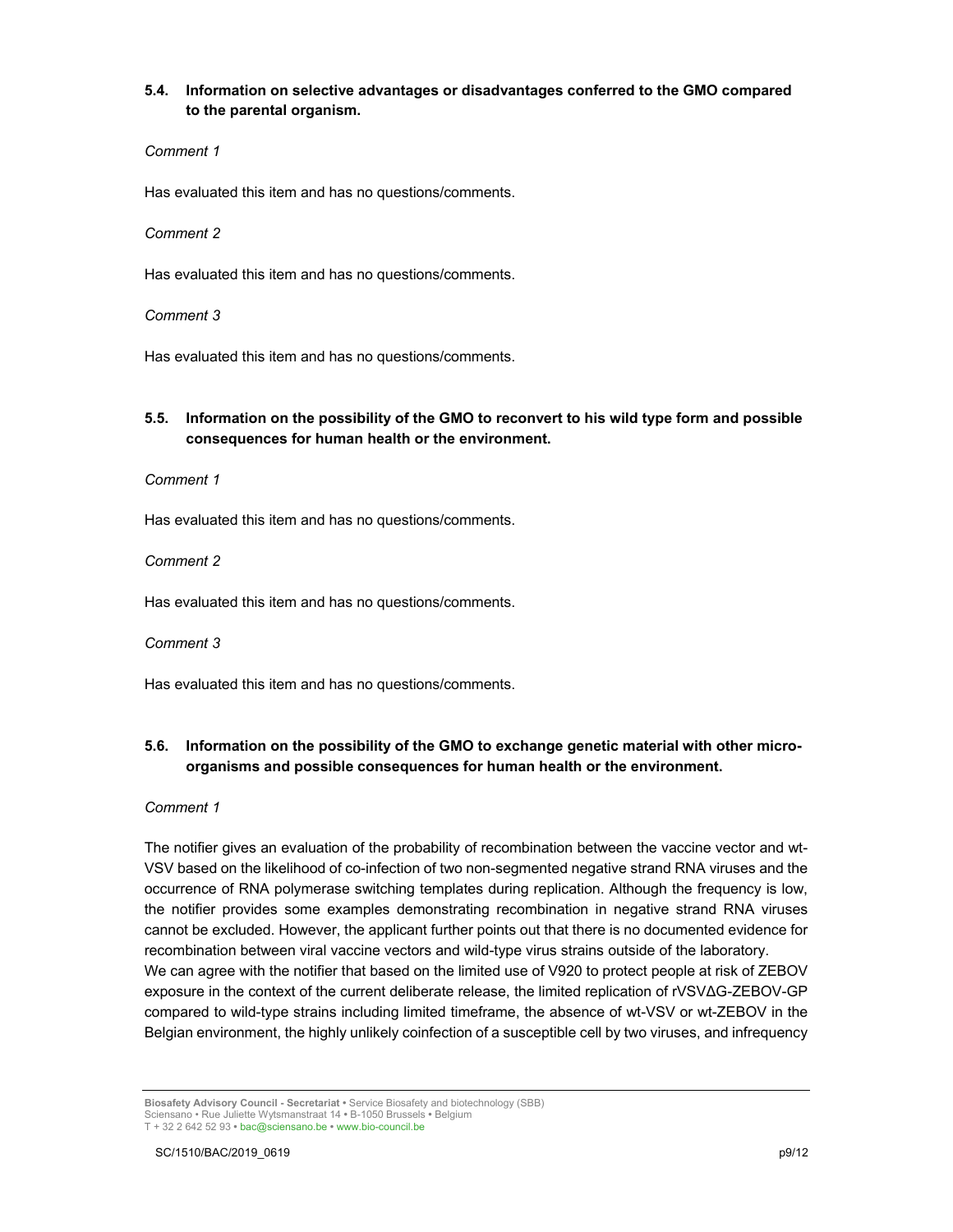of recombination events even in the face of co-infection, the risk of genetic recombination of V920 with wt-VSV or wt-ZEBOV can be considered negligible.

*Comment 2*

Has evaluated this item and has no questions/comments.

*Comment 3*

Has evaluated this item and has no questions/comments.

**5.7. Information on the possibility of gene transfer to other organisms and about the selective advantages or disadvantages conferred to those resulting organisms (possible consequences for human health or the environment).** 

*Comment 1*

Has evaluated this item and has no questions/comments.

*Comment 2*

Has evaluated this item and has no questions/comments.

*Comment 3*

Has evaluated this item and has no questions/comments.

## **6. INFORMATION RELATED TO THE MONITORING, SURVEILLANCE AND CONTROL, WASTE TREATMENT AND EMERGENCY PLANS PROPOSED BY THE APPLICANT**

## **6.1. Monitoring plan proposed by the notifier and possibility to identify the occurrence of non-anticipated adverse effects.**

(adequation between the monitoring plan and risks identified during the risk assessment, when appropriate measures to minimize the potential risks to offspring ...)

*Comment 1*

Has evaluated this item and has no questions/comments.

*Comment 2*

Has evaluated this item and has no questions/comments.

*Comment 3*

Has evaluated this item and has no questions/comments.

**Biosafety Advisory Council - Secretariat •** Service Biosafety and biotechnology (SBB) Sciensano • Rue Juliette Wytsmanstraat 14 **•** B-1050 Brussels **•** Belgium T + 32 2 642 52 93 **•** bac@sciensano.be **•** www.bio-council.be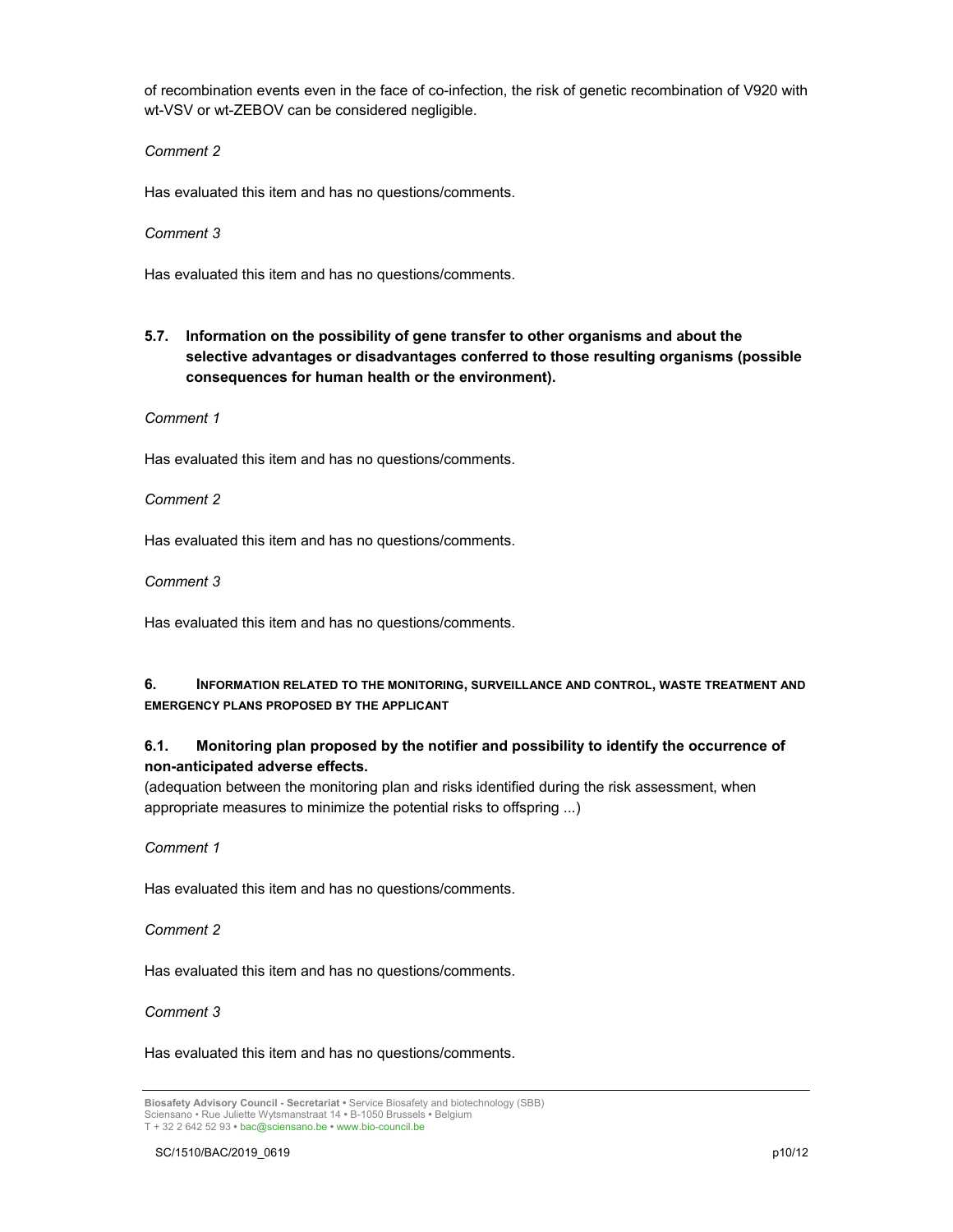## **6.2. Surveillance and control of the release**

(adequation between the procedures to avoid and/or minimise the spread of the GMO and risks identified during the risk assessment...)

*Comment 1*

Has evaluated this item and has no questions/comments.

#### *Comment 2*

Has evaluated this item and has no questions/comments.

## *Comment 3*

Has evaluated this item and has no questions/comments.

## **6.3. Information on the waste generated by the activity and its treatment.**

(e.g. type of waste, amount ...)

*Comment 1*

Has evaluated this item and has no questions/comments.

*Comment 2*

Has evaluated this item and has no questions/comments.

*Comment 3*

Has evaluated this item and has no questions/comments.

## **6.4. If applicable, information on the emergency plan(s) proposed by the notifier.**

*Comment 1*

Has evaluated this item and has no questions/comments.

## *Comment 2*

Please see the comment of the point 4 of this document.

## *Comment 3*

Has evaluated this item and has no questions/comments.

**Biosafety Advisory Council - Secretariat •** Service Biosafety and biotechnology (SBB) Sciensano • Rue Juliette Wytsmanstraat 14 **•** B-1050 Brussels **•** Belgium T + 32 2 642 52 93 **•** bac@sciensano.be **•** www.bio-council.be